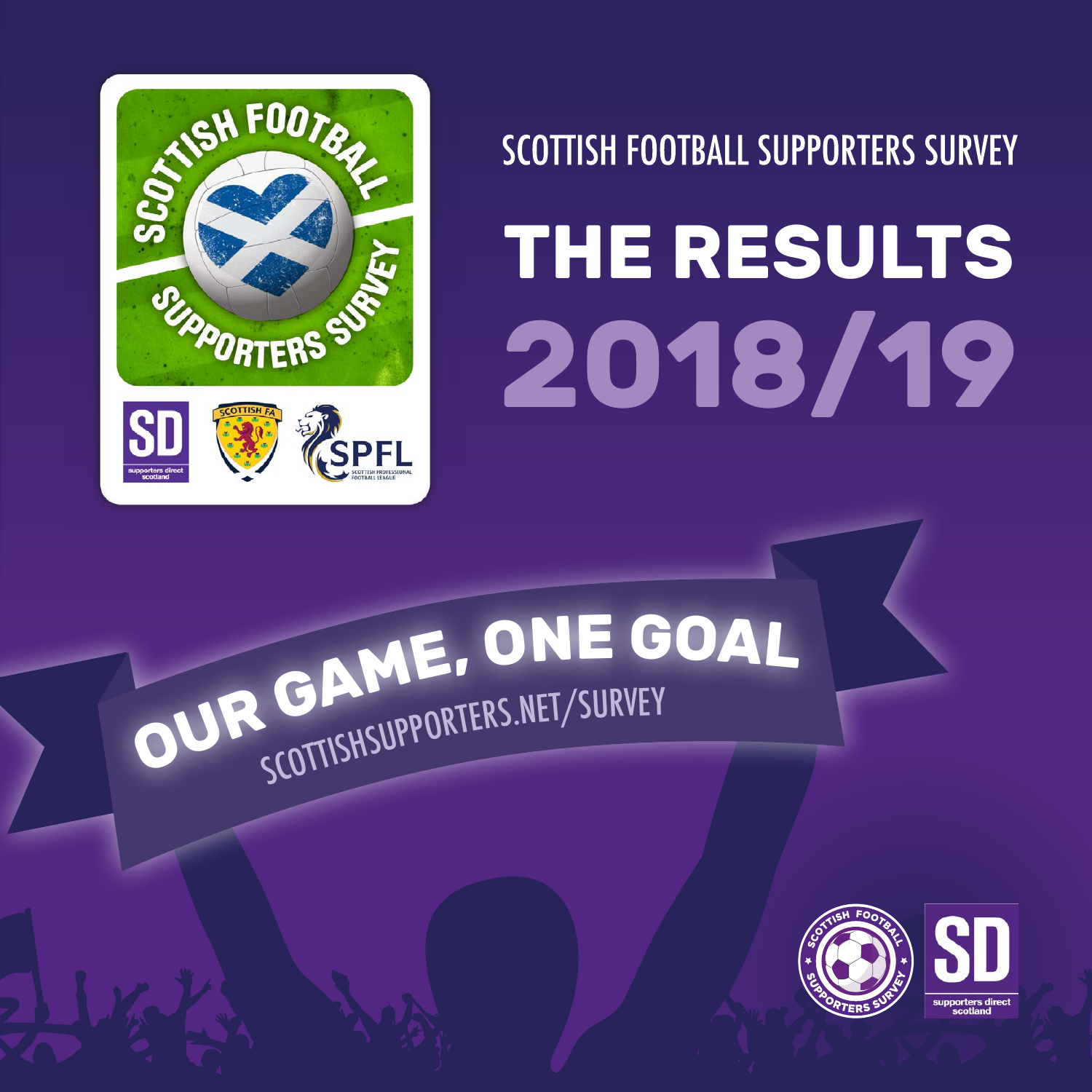The Scottish Football Supporters Survey is a national survey run by Supporters Direct Scotland since 2012. It engages with fans of all clubs and levels across the country, to get their views on the beautiful game. The results enable clubs and governing bodies to make better decisions and improvements for the benefit of the game and its supporters, through the valuable insights of fans' perspectives.

This is the first year of a three-year benchmarking study – a partnership between SDScotland, the Scottish FA and SPFL, and builds on the three themes identified in 2017.





We have already seen progress in each of these areas, and the survey findings over the next three seasons will help us to identify more improvements to Scottish football.

This survey is primarily focused on men's senior professional club football, with some specific questions regarding women's and international football.



## describe themselves as "I am a massive fan **84%** of my club" or "I am a big fan of my club" **EXPERIENCE" 6041 TOTAL PARTICPANTS60% OF WHOM ARE ARE SEASON TICKET HOLDERS**



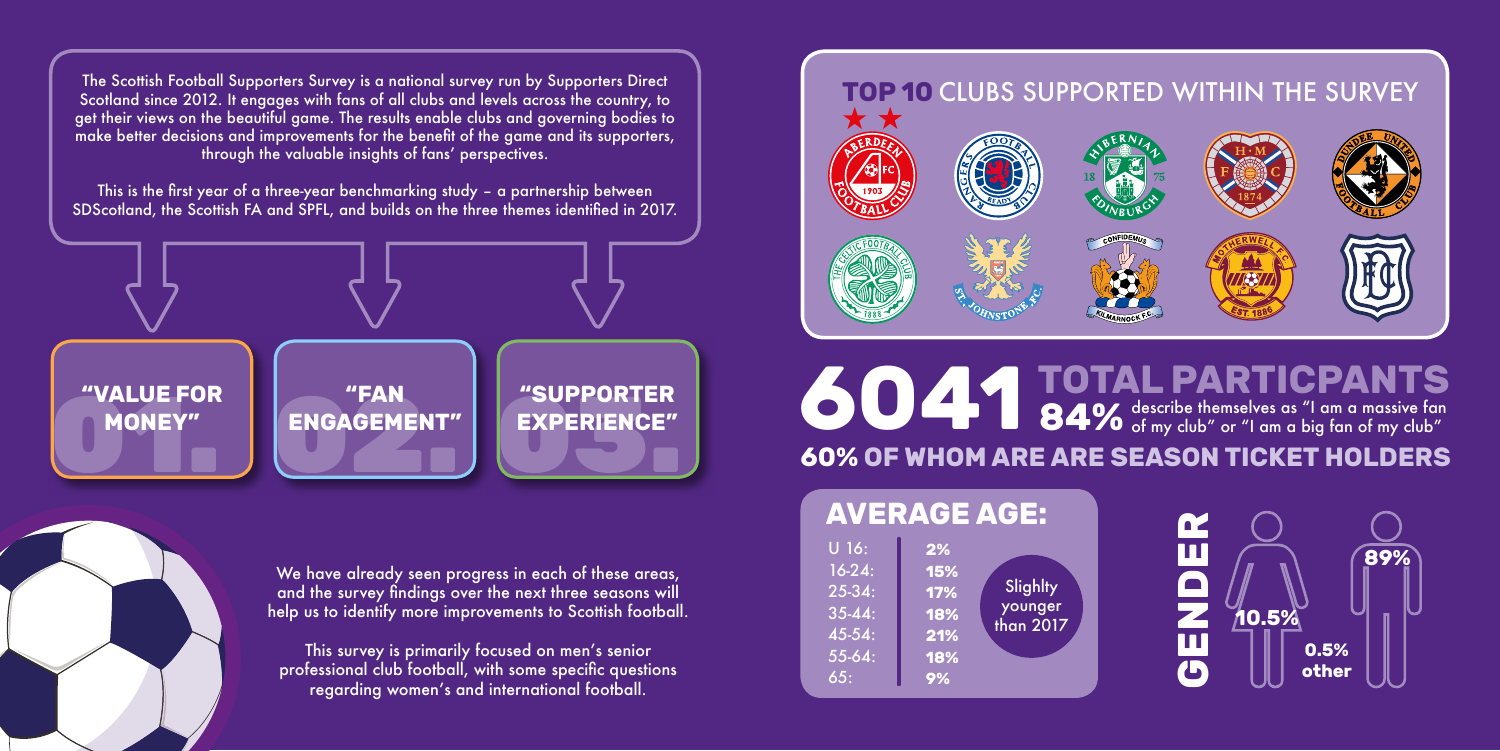





and **5%** in 2016



Responses stating that current admission prices were 'Fair' (i.e. neither good nor poor) exceeded those that thought they were 'Poor Value' for the first time



Ticket price is considered the most important<br>**factor when deciding whether** to attend games

'Value For Money' scores are generally higher in the lower divisions. Supporters of clubs in League One and League Two make up seven of the top ten scores and supporters of clubs in the Premiership and Championship make up nine of the bottom ten scores

SCOTTISH FOOTBALL SUPPORTERS SURVEY RESULTS 2018/19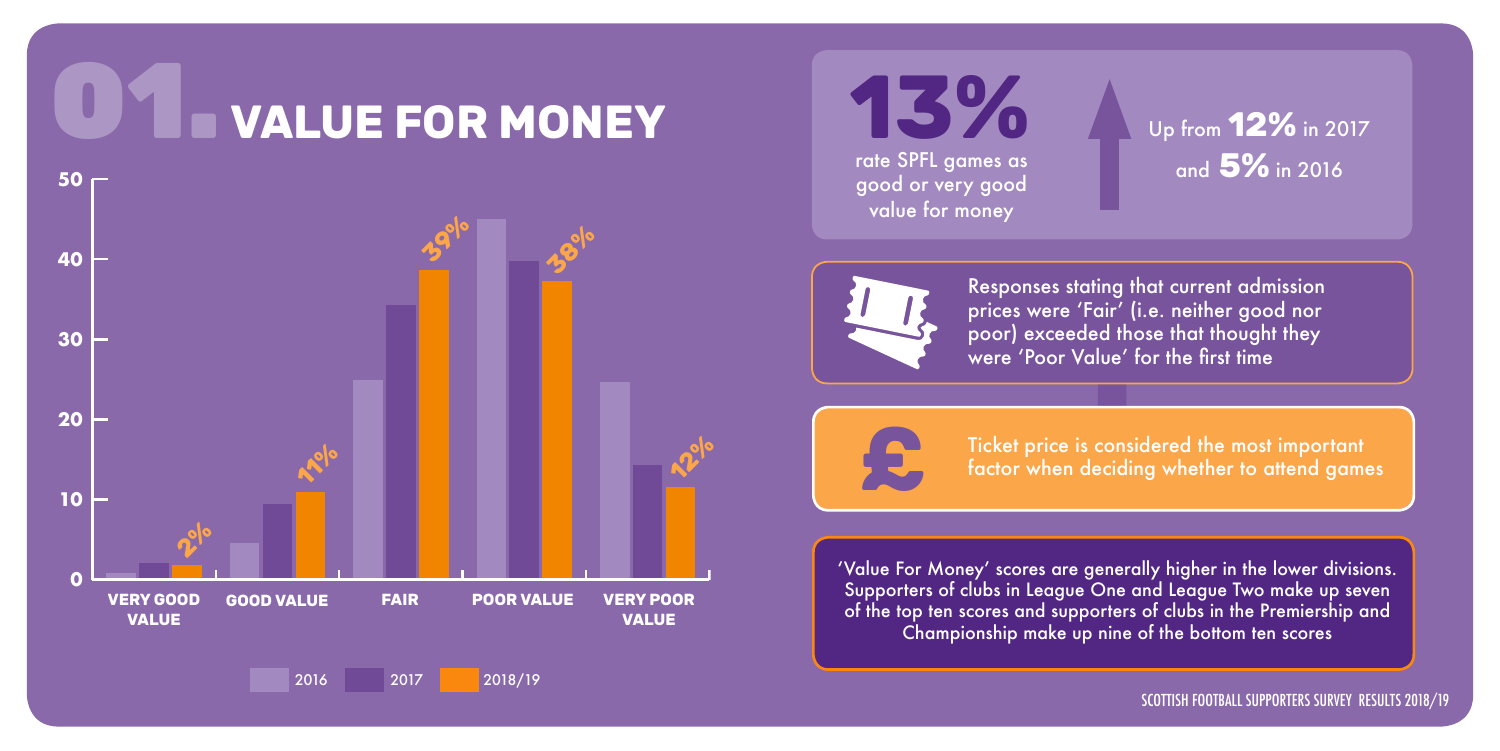**O2.** FAN ENGAGEMENT

**52%**



know that their club has an appointed SLO

**79%**

up from **42%** in previous year

don't know if their club has an SLO

**45%**

**7/8** fans who have needed to contact their SLO were able to do so

**SOURCES FOR GETTING NEWS AND INFORMATION FROM MY CLUB TOP 3 77% 69% 59%** Club website Twitter

### **VIEWED AS BEST IN THE COMMUNITY**



SCOTTISH FOOTBALL SUPPORTERS SURVEY RESULTS 2018/19

support some degree of supporter ownership (partial, majority or full)

**41%** would like to see a Structured Dialogue process at their club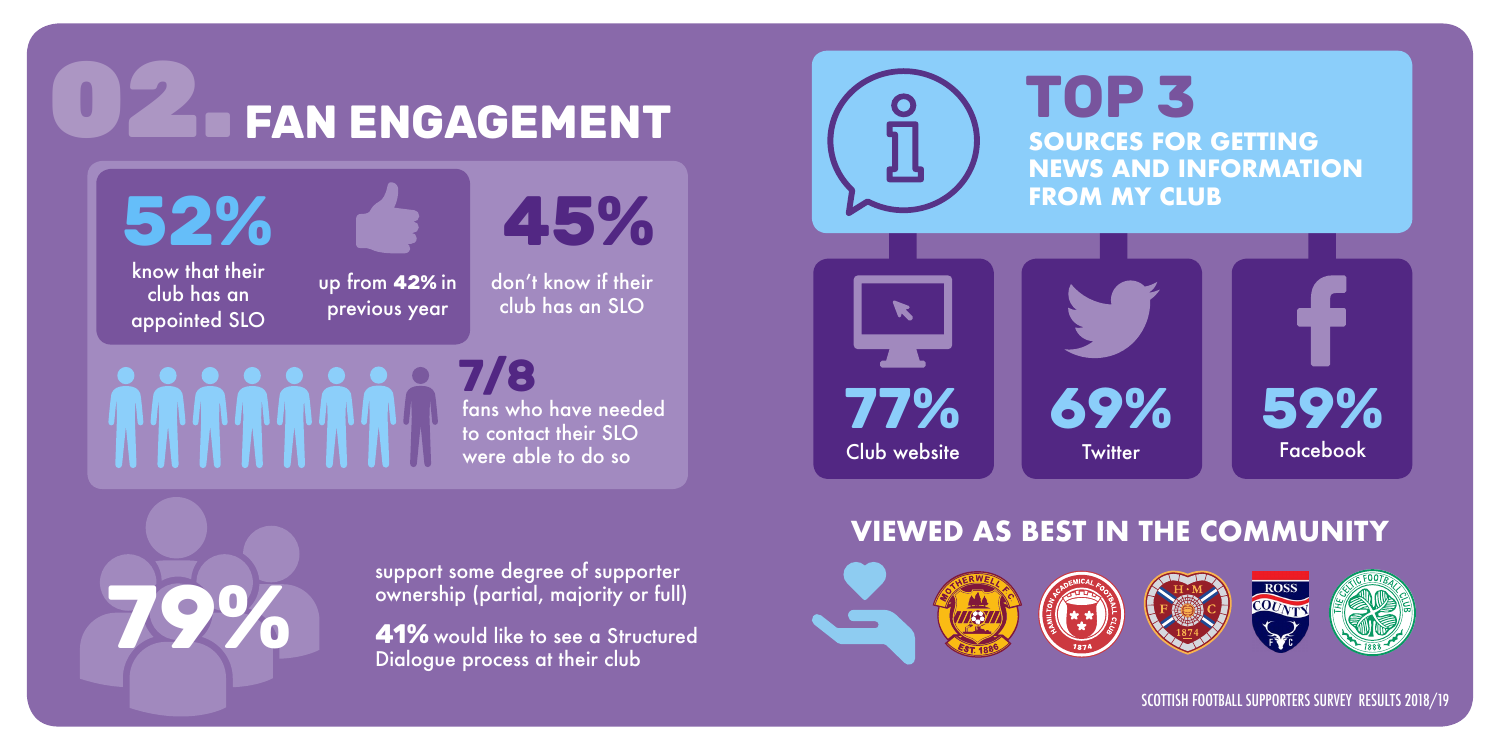





**41%** have been subjected to sectarianism and **16%** subjected to physical abuse. **30%** are likely to report to stewards and **16%** police, but **34%** would not report it at all **SECTARIANISM 85% RACISM 58% PHYSICAL ABUSE 52% HOMOPHOBIA 51% SEXISM 48% DISABILITY 17%**

**'SCOTTISH FOOTBALL IS COMMITTED TO A HIGH-QUALITY FAN EXPERIENCE' 18% 58%**



SCOTTISH FOOTBALL SUPPORTERS SURVEY RESULTS 2018/19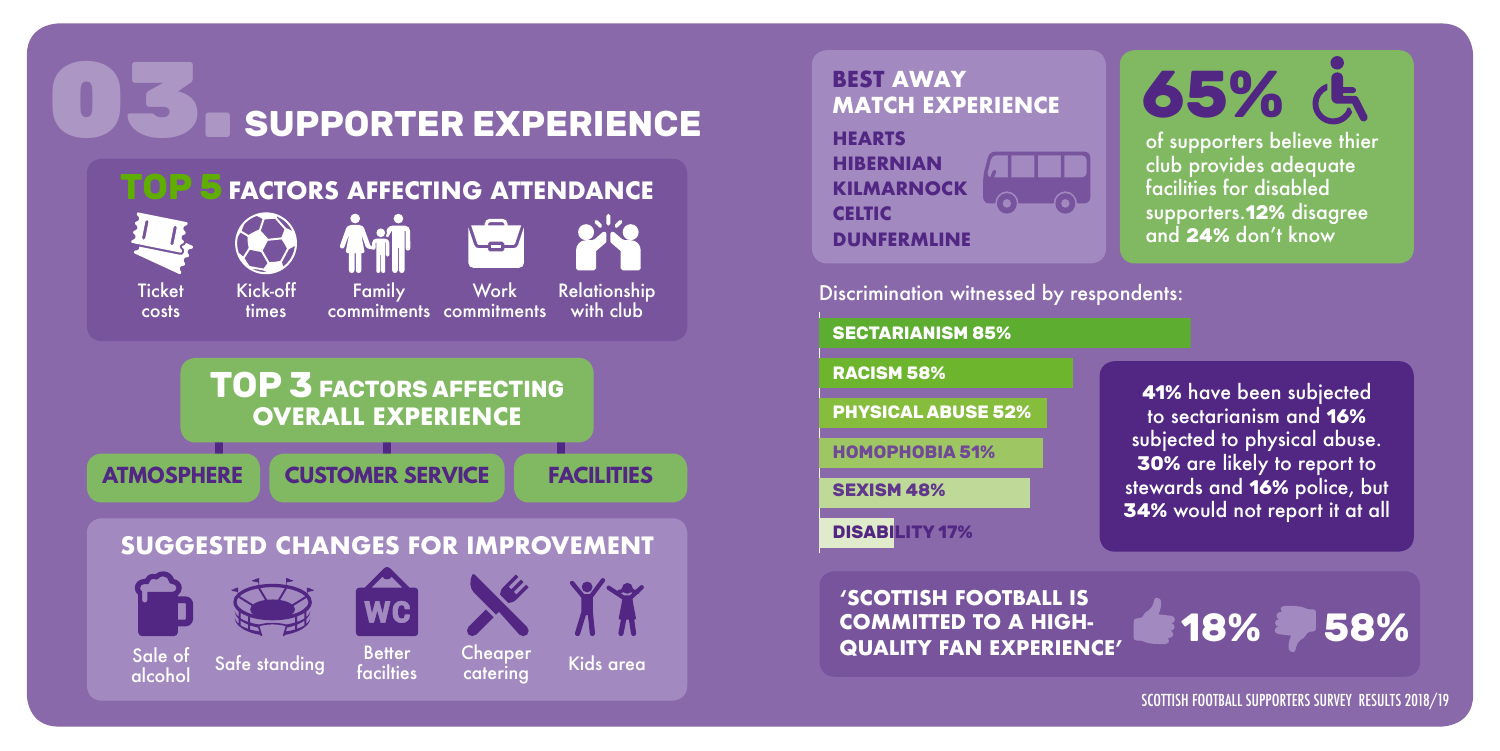

#### **BIGGEST OPPORTUNITIES TO INCREASE ATTENDANCES AT WOMEN'S FOOTBALL**

**43%**

**39%**



**KNOWING WHEN AND WHERE GAMES ARE ON**



**BETTER PROMOTION FROM MEDIA**

#### **NUMBER OF SPFL GAMES WHICH SHOULD BE TELEVISED LIVE EACH SEASON**





SCOTTISH FOOTBALL SUPPORTERS SURVEY RESULTS 2018/19